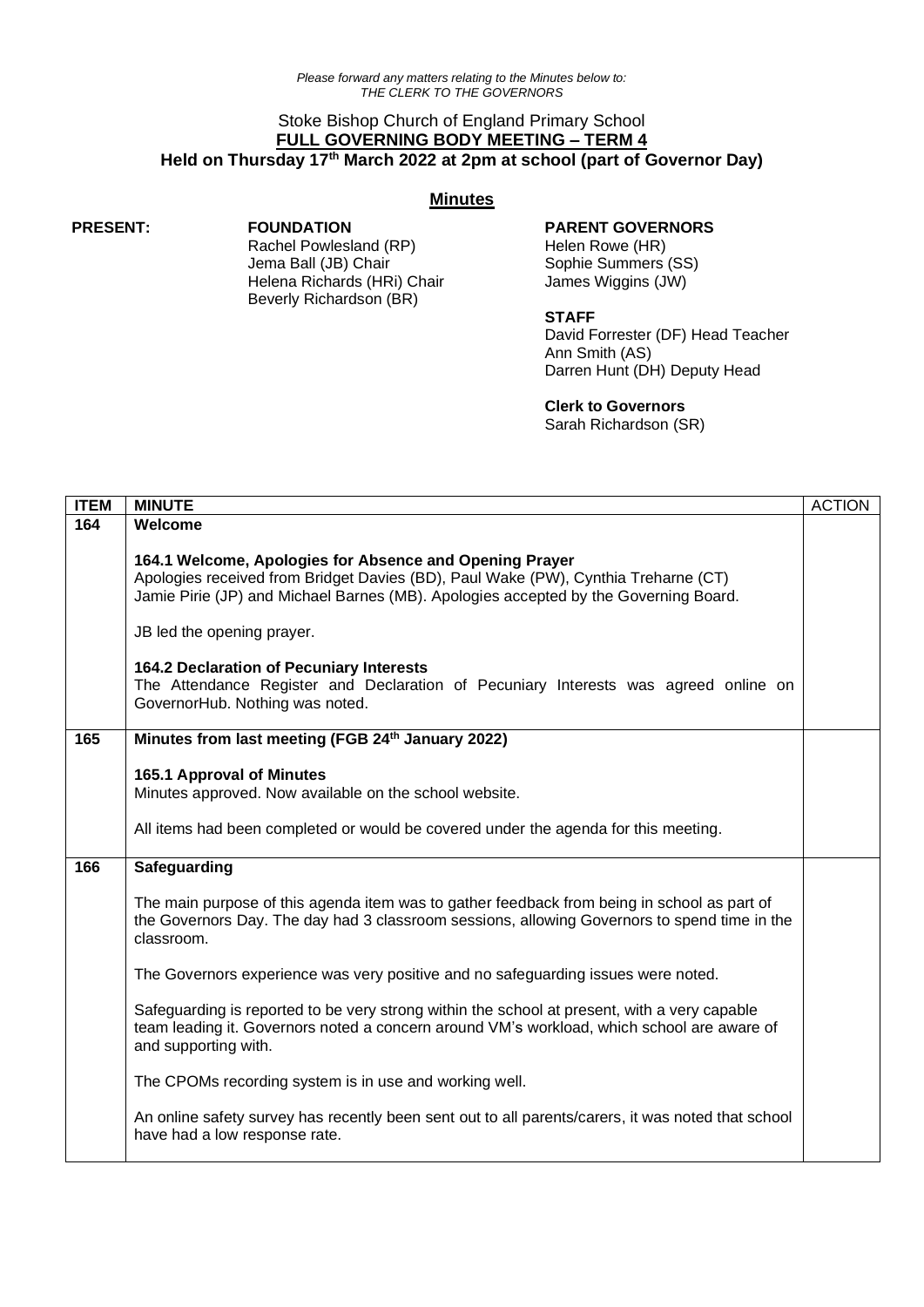| 167 | <b>Headteacher report</b>                                                                                                                                                                                                                                                                                                                                                                                                                                                                                                                                                                                                                                                                                                                                                                                                                                                                                                                                                                                                                                                                                                                              |            |
|-----|--------------------------------------------------------------------------------------------------------------------------------------------------------------------------------------------------------------------------------------------------------------------------------------------------------------------------------------------------------------------------------------------------------------------------------------------------------------------------------------------------------------------------------------------------------------------------------------------------------------------------------------------------------------------------------------------------------------------------------------------------------------------------------------------------------------------------------------------------------------------------------------------------------------------------------------------------------------------------------------------------------------------------------------------------------------------------------------------------------------------------------------------------------|------------|
|     | 167.1 Headteacher report<br>A brief headline report was presented to the Governors, with focus on:<br>Data & Assessment outcomes<br>Final version of the Complaints Policy<br><b>Staff Wellbeing</b><br>Living with Covid measures<br>School Improvement Advisor<br>SDP T3 Review<br><b>Online Safety</b><br>NW24 Conference<br>Easter service - back at St Mary's<br>No questions from Governors were noted.<br>The Governors thanked all school staff for their continued hard work.                                                                                                                                                                                                                                                                                                                                                                                                                                                                                                                                                                                                                                                                 |            |
| 168 | <b>Governor updates</b>                                                                                                                                                                                                                                                                                                                                                                                                                                                                                                                                                                                                                                                                                                                                                                                                                                                                                                                                                                                                                                                                                                                                |            |
|     | <b>168.1 New Governors</b><br>- live with adverts on Inspiring Governors and Governors for Schools<br>- flyers are out in various local locations to try and attract a more diverse range of applicants<br>- two potential governors coming through the system and hopefully there will be more people<br>interested<br>168.2 SDG meeting outcome<br>The meeting discussed the issue of falling pupil numbers across the north Bristol area and the<br>implications it has for school. The Committee identified this as the next big strategic issue for the<br>school. A working group was proposed to try and answer some of the key questions around the<br>matter and develop plans to address the issues. It would be good if at least 2 governors were part<br>of<br>with<br>staff.<br>the<br>along<br>group<br>DF took Governors through AS spreadsheet looking at admissions of 50 for the coming 5 years.<br>This gave financial projections with the most significant impact occurring in two years time if<br>numbers continue to reduce.<br>Current September numbers - first choice 45, second choice 50. Numbers are finalised in April. | <b>SR</b>  |
|     |                                                                                                                                                                                                                                                                                                                                                                                                                                                                                                                                                                                                                                                                                                                                                                                                                                                                                                                                                                                                                                                                                                                                                        | <b>ALL</b> |
|     | Let SR know if you wish to become a part of the pupil numbers working group.                                                                                                                                                                                                                                                                                                                                                                                                                                                                                                                                                                                                                                                                                                                                                                                                                                                                                                                                                                                                                                                                           |            |
|     | 168.3 Training                                                                                                                                                                                                                                                                                                                                                                                                                                                                                                                                                                                                                                                                                                                                                                                                                                                                                                                                                                                                                                                                                                                                         | <b>ALL</b> |
|     | Update SR with any recent training.                                                                                                                                                                                                                                                                                                                                                                                                                                                                                                                                                                                                                                                                                                                                                                                                                                                                                                                                                                                                                                                                                                                    |            |
| 169 | <b>Policies</b>                                                                                                                                                                                                                                                                                                                                                                                                                                                                                                                                                                                                                                                                                                                                                                                                                                                                                                                                                                                                                                                                                                                                        |            |
|     | 169.1 Whistleblowing Policy                                                                                                                                                                                                                                                                                                                                                                                                                                                                                                                                                                                                                                                                                                                                                                                                                                                                                                                                                                                                                                                                                                                            |            |
|     | AS summarised. Policy reviewed and no changes made.<br><b>169.2 Complaints Policy</b>                                                                                                                                                                                                                                                                                                                                                                                                                                                                                                                                                                                                                                                                                                                                                                                                                                                                                                                                                                                                                                                                  |            |
|     | SS & PW amendments then final version. 3 month amendment. DF to amend and circulate.                                                                                                                                                                                                                                                                                                                                                                                                                                                                                                                                                                                                                                                                                                                                                                                                                                                                                                                                                                                                                                                                   |            |
|     | <b>FGB agreed to adopt both Policies.</b><br>These will now be shared with parents by DF through the newsletter and put on the website for                                                                                                                                                                                                                                                                                                                                                                                                                                                                                                                                                                                                                                                                                                                                                                                                                                                                                                                                                                                                             | DF         |
|     | ongoing access.                                                                                                                                                                                                                                                                                                                                                                                                                                                                                                                                                                                                                                                                                                                                                                                                                                                                                                                                                                                                                                                                                                                                        |            |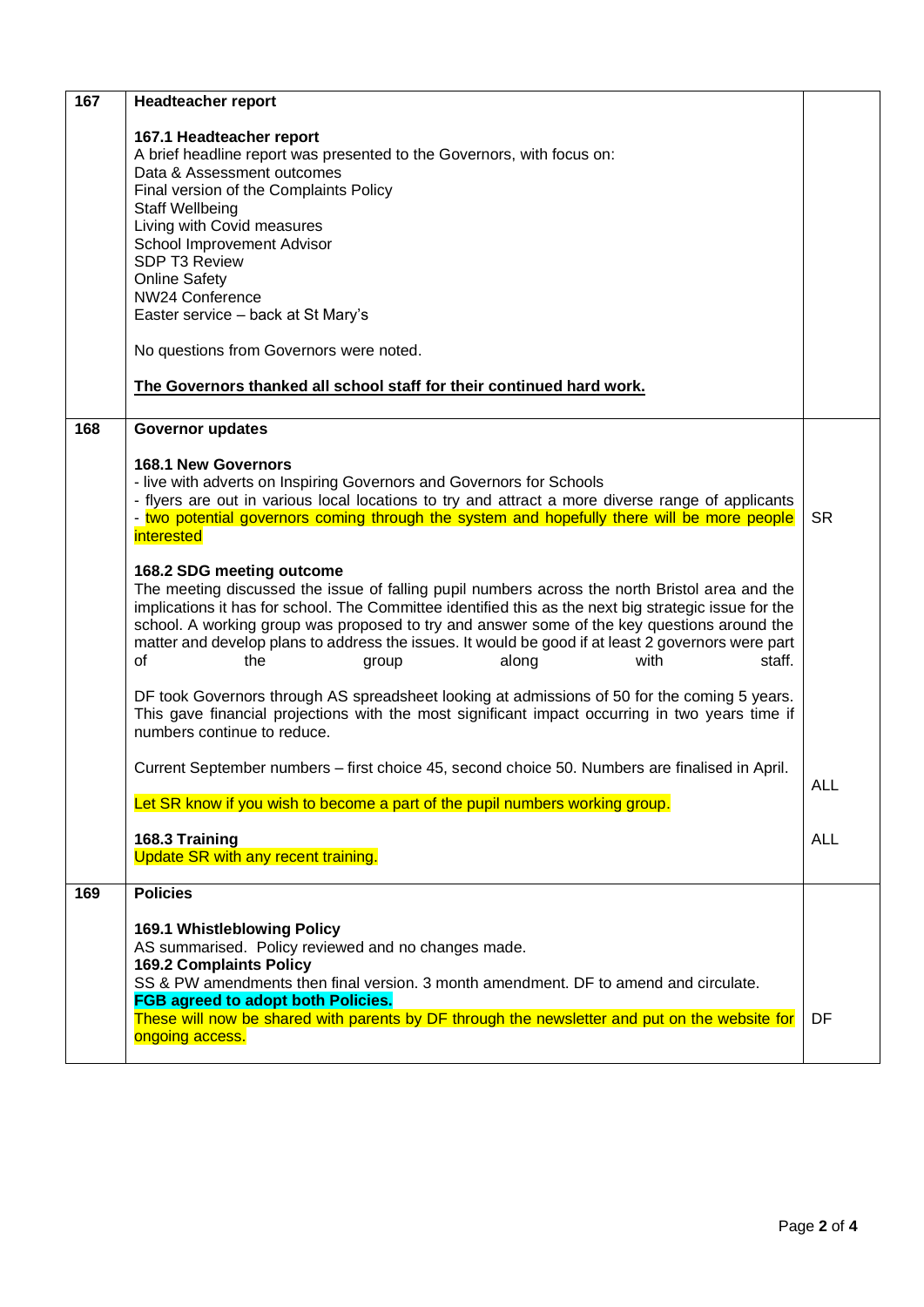| 170 | <b>Committee Reports</b>                                                                                                                                                                              |  |
|-----|-------------------------------------------------------------------------------------------------------------------------------------------------------------------------------------------------------|--|
|     |                                                                                                                                                                                                       |  |
|     | 170.1 Finance<br>March meeting looked at January management accounts which show a forecast surplus of                                                                                                 |  |
|     | £12,505 for the full year.                                                                                                                                                                            |  |
|     | Sue Parry, the school's responsible officer presented her first report of the academic year,                                                                                                          |  |
|     | following her visit in December 2021 - no significant matters were raised.                                                                                                                            |  |
|     | Falling pupil numbers across the north Bristol area were discussed and potential courses of                                                                                                           |  |
|     | action. Indicative numbers were given for Sept 2022 Reception intake.                                                                                                                                 |  |
|     | AS also noted that a CIF bid had been submitted for the replacement of the school's heating<br>systems and boilers. The school will be notified of the outcome in the Spring and if successful,       |  |
|     | work will be carried out in the Summer holidays and the Autumn term.                                                                                                                                  |  |
|     |                                                                                                                                                                                                       |  |
|     | 170.2 Quality of Education                                                                                                                                                                            |  |
|     | 8.3 data meeting, the committee went through the headlines data document.                                                                                                                             |  |
|     | 170.3 Leadership & Management                                                                                                                                                                         |  |
|     | Review of Complaints Policy.                                                                                                                                                                          |  |
|     | It was noted that school policies are generally reviewed annually. Given the increasing number                                                                                                        |  |
|     | of policies in place it was agreed that some policies would only be reviewed on a 3-yearly cycle<br>(unless there is a change in guidance or legislation or there is a situation/event which requires |  |
|     | the policy to be reviewed sooner). Key policies will continue to be reviewed annually.                                                                                                                |  |
|     |                                                                                                                                                                                                       |  |
|     | 170.4 Personal Development                                                                                                                                                                            |  |
| 171 | SDP updates.<br><b>Link Governor Reports/updates</b>                                                                                                                                                  |  |
|     |                                                                                                                                                                                                       |  |
|     | 171.1 Equality & Diversity                                                                                                                                                                            |  |
|     | VM/DH work, staff training and including within curriculum and learning.                                                                                                                              |  |
|     | 171.2 Health & Safety                                                                                                                                                                                 |  |
|     | Due to meet next week.                                                                                                                                                                                |  |
|     |                                                                                                                                                                                                       |  |
|     | <b>171.3 EYFS</b>                                                                                                                                                                                     |  |
|     | Date for the LA visit. HR to document.                                                                                                                                                                |  |
|     | 171.4 Church Links                                                                                                                                                                                    |  |
|     | Easter service in church and Easter trial, staff involvement, really positive.                                                                                                                        |  |
|     |                                                                                                                                                                                                       |  |
|     | 171.5 Inclusion<br>Financial support for SEN from LA reduced service with a massive impact on schools.                                                                                                |  |
|     |                                                                                                                                                                                                       |  |
|     | 171.6 Safeguarding                                                                                                                                                                                    |  |
|     | Covered above. DF raised implications from reduced services as mentioned in 171.5(including                                                                                                           |  |
|     | longer response times, reduced response by BCC and actions requiring greater use of school                                                                                                            |  |
|     | resources.)                                                                                                                                                                                           |  |
|     | <b>171.7 GDPR</b>                                                                                                                                                                                     |  |
|     | AS prepared an update to the ongoing GDPR implementation plan which was discussed the the                                                                                                             |  |
|     | GDPR link governor, HR. A full set of GDPR policies are now in place. Privacy notices in place                                                                                                        |  |
|     | for pupils/parents, staff, job applicants and visitors. Whole school refresher training took place on                                                                                                 |  |
| 172 | 9/3/22 and governor training webinar. Thank you to AS for moving this on.<br>Correspondence                                                                                                           |  |
|     | School Resource Management Self-Assessment Tool (saved in Gov Hub meeting folder, AS to                                                                                                               |  |
|     | return to ESFA). Annual submission for FGB to review.                                                                                                                                                 |  |
|     | Reviewed by FGB and submitted by AS.                                                                                                                                                                  |  |
| 173 | <b>AOB</b>                                                                                                                                                                                            |  |
|     | Nothing noted.                                                                                                                                                                                        |  |
|     |                                                                                                                                                                                                       |  |

**The meeting closed at 3.25pm.**